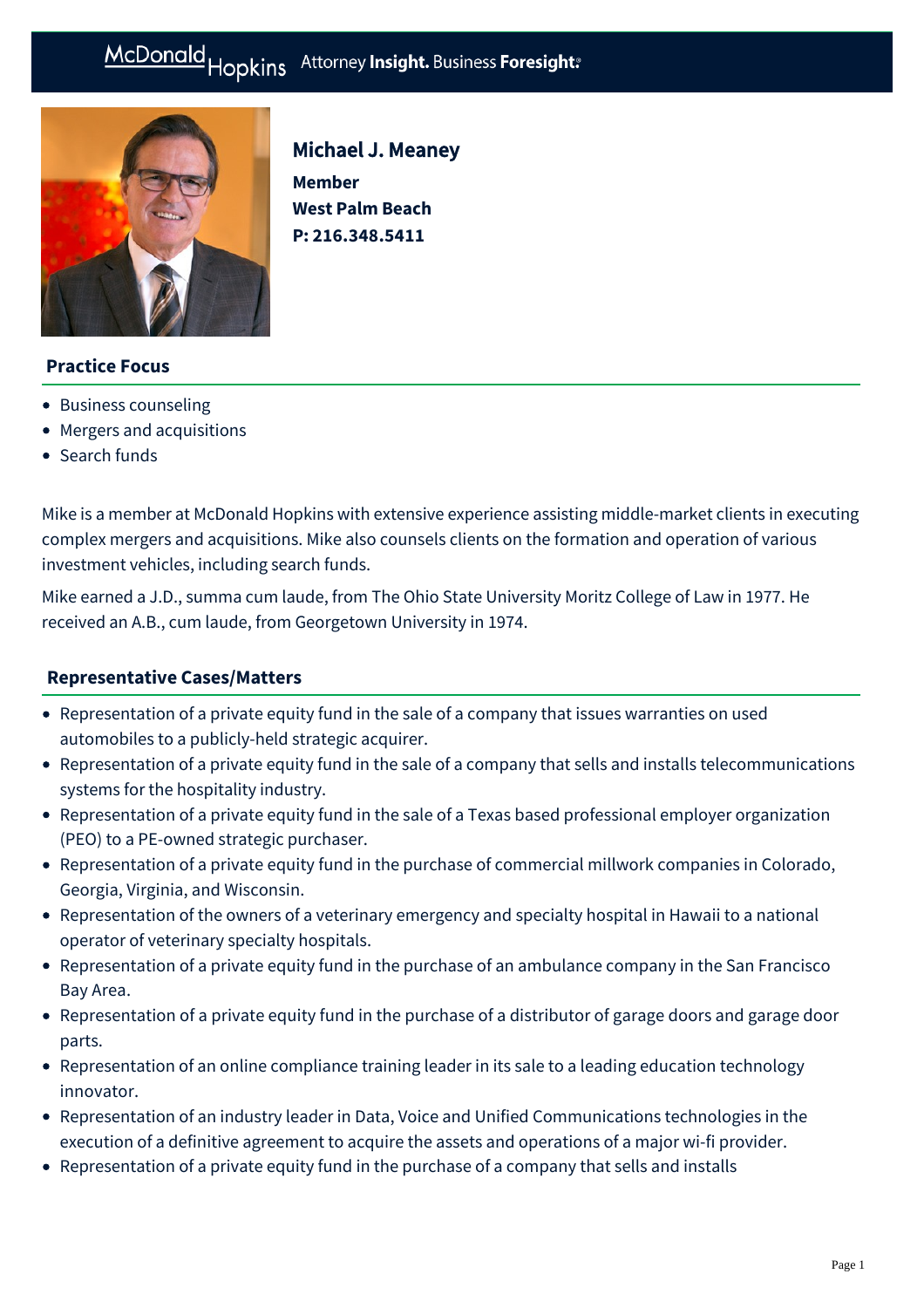telecommunications systems for the hospitality industry.

- Representation of private equity funds in the purchase of software companies.
- Representation of the founders of a manufacturer of complex ceramics products for the aerospace and medical device markets in its sale to a German strategic buyer.
- Representation of a private equity fund in the sale of a digital marketing company to a NYSE-listed company.
- Representation of a private equity fund in three separate transactions involving the purchase of companies that manufacture and lease industrial air heaters.
- Representation of the purchaser of a leading manufacturer of copper tubing.
- Representation of a corporation in the sale of its Netherlands-based subsidiary.
- Representation of a private equity fund in five separate transactions involving the sale of portfolio companies, in each case for a purchase price of over \$50 million.
- Representation of a private equity fund in its acquisition of a specialty pipe threading business serving the oil industry in the Rocky Mountain states. Representation of the same client in the subsequent sale of this business to another private equity fund.
- Representative of a private equity fund in its acquisition of a manufacturer and value-added distributor of specialty chemicals.
- Representation of a private equity fund in its acquisition of a St. Paul, Minnesota based dominant regional provider of recycling services and end-of-life solutions for computers and electronic equipment.
- Representative of a private equity fund in its acquisition of a high-voltage powerline maintenance and service provider in Nebraska.
- Representation of a private equity fund in its acquisition of a Kansas City based medical products company.
- Representation of a private equity fund in its acquisition of a Pennsylvania based company in the business of issuing service contracts on pre-owned vehicles.
- Representation of a private equity fund in the purchase of an Oklahoma-based professional employer organization.
- Representation of an investment management firm in the sale of its stock to a bank holding company.
- Representation of a publicly held diversified manufacturer with respect to (i) several merger and acquisition transactions (one of which involved a purchase price of over \$100 million) and (ii) numerous commercial agreements.
- Representation of an investment fund with respect to the acquisition of an industrial company in the Midwest for a purchase price in excess of \$100 million.
- Representation of an investor group in the sale of an industrial products distribution business to a New York Stock Exchange listed company.
- Representation of a bearings manufacturer in a \$55 million sale to a New York Stock Exchange listed company.
- Representation of the owner of a local wireless personal communication service (PCS) for a major metropolitan area in the sale of the business to a private equity firm.
- Representation of an investor group in the sale of an industrial products distribution business to a private equity fund.
- Representation of an entrepreneur in the sale of his manufacturing business to a portfolio company of a private equity firm for over \$35 million, including a significant ongoing stake in the combined company.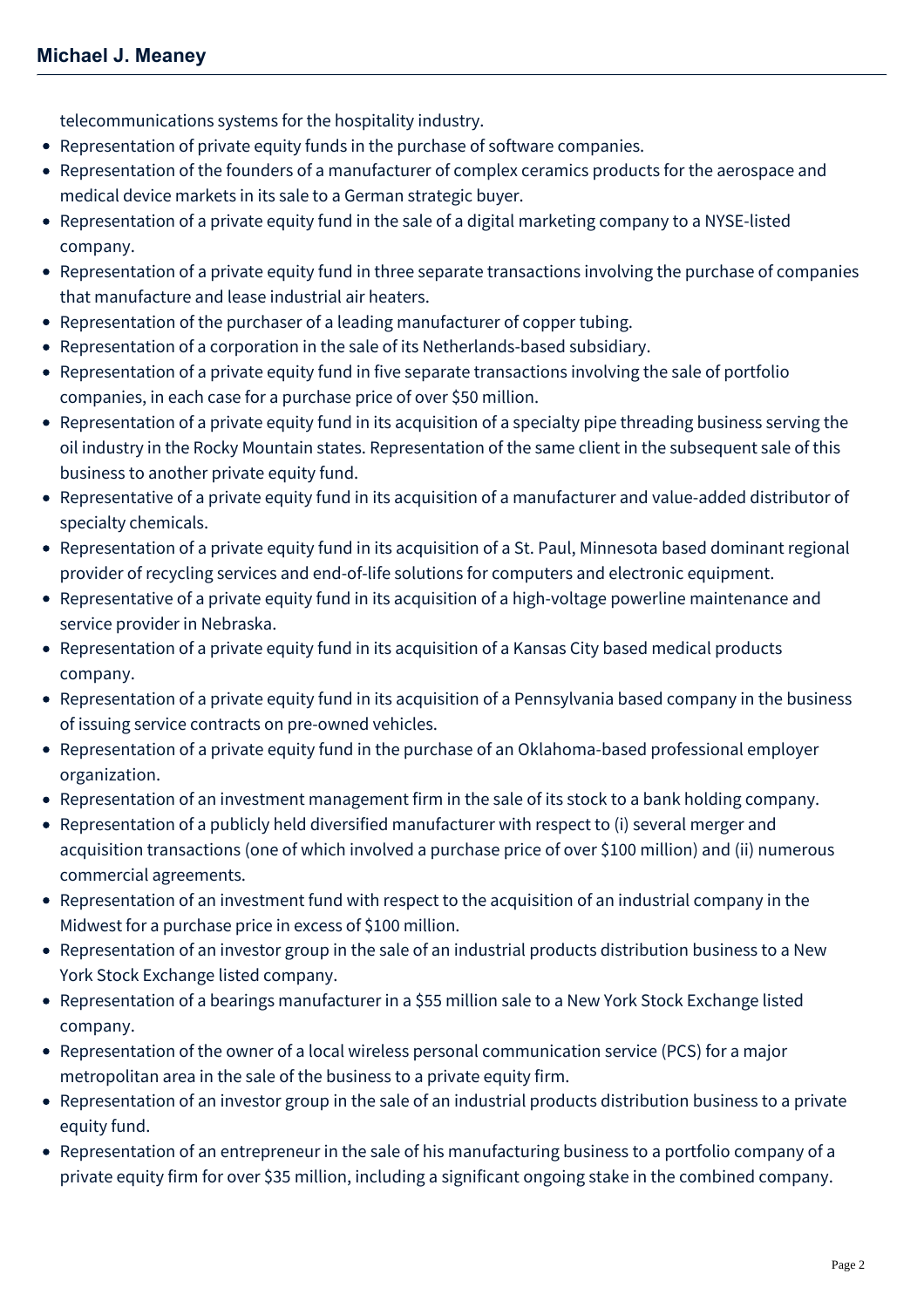- Representation of the purchaser the acquisition of an industrial products distribution business with eleven facilities located in six states.
- Representation of an entrepreneur in the sale of his distribution business to a private equity firm, including a significant ongoing stake in the company.
- Representation of an Ohio-based logistics services provider in its merger with a California-based strategic acquirer.
- Representation of a private equity fund in the purchase of a website.
- Representation of a private equity fund in the purchase of a value-added distributor and manufacturer of garage door parts and accessories.

## **Admissions - State**

- Florida
- Ohio

## **Education**

- The Ohio State University Moritz College of Law
- **Georgetown University**

#### **Honors and Awards**

- AV Preeminent® Peer Review Rated by Martindale-Hubbell
- Named one of the Best Lawyers in America (2014-2022)

# **Public Service and Volunteerism**

- President of 50-member homeowners' association
- Officer on two local Assessment Equalization Boards

#### **News**

- [50 McDonald Hopkins attorneys recognized in The Best Lawyers](https://mcdonaldhopkins.com/Insights/August-2021/50-McDonald-Hopkins-attorneys-recognized-in-The-Be)
- [Lawyer of the Year honorees Riley and Welin among 42 McDonald Hopkins attorneys recognized as 2021](https://mcdonaldhopkins.com/Insights/August-2020/Lawyer-of-the-Year-honorees-Riley-and-Welin-among) Best Lawyers
- 41 attorneys from McDonald Hopkins recognized as 2020 Best Lawyers<sup>®</sup>
- [35 attorneys at McDonald Hopkins selected for inclusion in Best Lawyers® 2018](https://mcdonaldhopkins.com/Insights/August-2017/35-attorneys-at-McDonald-Hopkins-selected-for-incl)
- [Everfi acquires Workplace Answers](https://mcdonaldhopkins.com/Insights/April-2017/Everfi-acquires-Workplace-Answers)
- [DCI Design Communications acquires EthoStream](https://mcdonaldhopkins.com/Insights/April-2017/DCI-Design-Communications-acquires-EthoStream)
- [39 attorneys at McDonald Hopkins selected for inclusion in Best Lawyers 2017](https://mcdonaldhopkins.com/Insights/August-2016/39-attorneys-at-McDonald-Hopkins-selected-for-incl)
- [41 attorneys at McDonald Hopkins selected for inclusion in Best Lawyers® 2016](https://mcdonaldhopkins.com/Insights/August-2015/33-attorneys-at-McDonald-Hopkins-selected-for-incl)

## **External Publications**